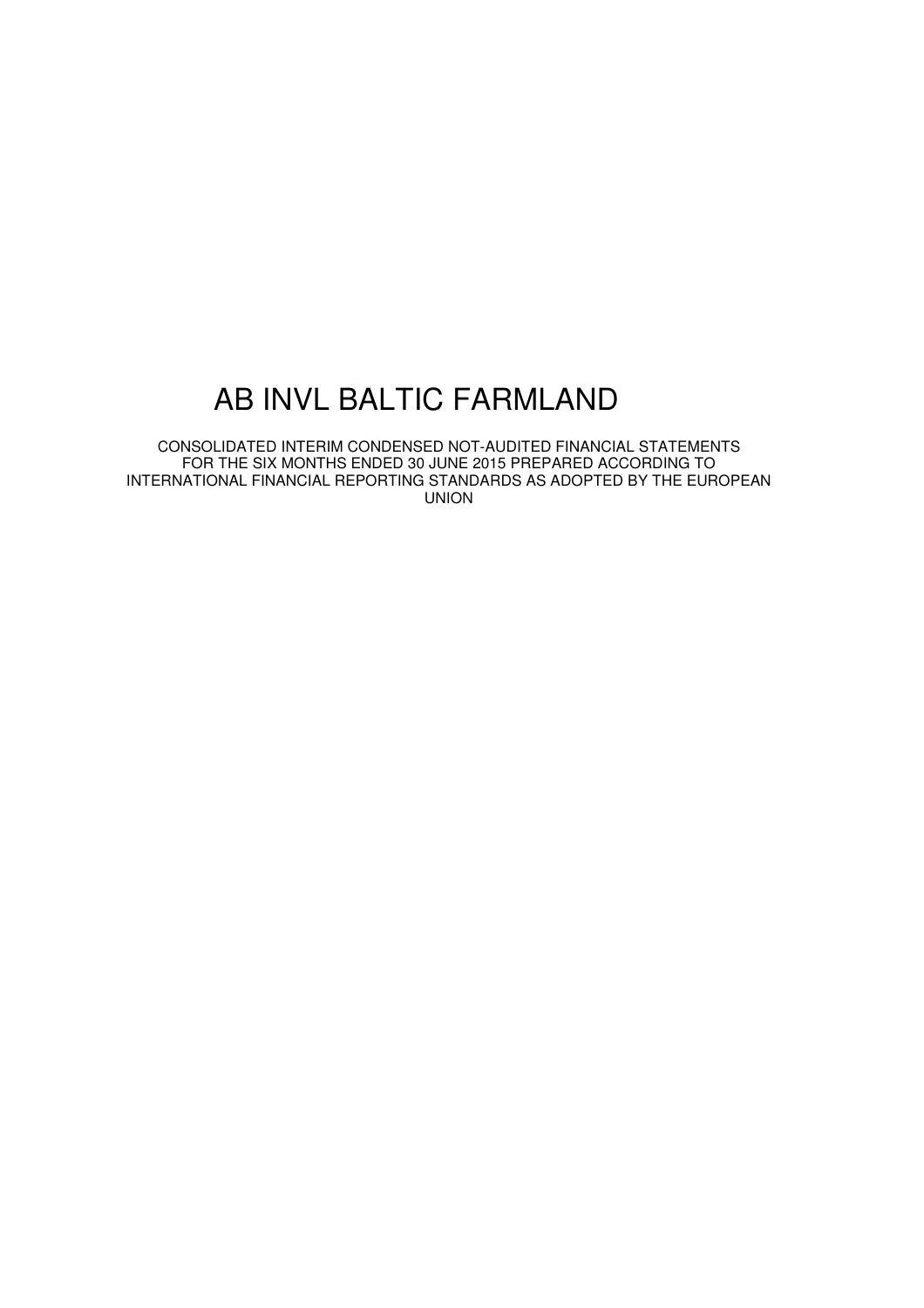#### AB INVL BALTIC FARMLAND CONSOLIDATED INTERIM CONDENSED FINANCIAL STATEMENTS FOR THE SIX MONTHS ENDED 3OJUNE 2015 (all amounts are in EUR thousand unless otherwise stated)

### GENERAL !NFORMATION

### Board of Directors

Mr. Alvydas Banys (chairman of the Board) Ms. Indré Mišeikyté Mr. Darius Šulnis

### Management

Ms. Egle Surpliene (director from 30 June 2015) Mr. Darius Šulnis (director, until 29 June 2015)

### Principal place of business and company code

Office address Seimyniskiq Str. 1A, Vilnius, Lithuania

Company code 303299781

### Banks

AB DNB BanKas AB Siauliq Bankas "Swedbank', AB AB bankas "Finasta'

The financial statements were approved and signed by the Management and the Board of Directors on 21 July 2015.

 $\epsilon$  din

Ms. Egle Surpliene Ms. Egle Surpliene Mr. Raimondas Rejeckas Director Authorized person according to the<br>agreement to conduct accounting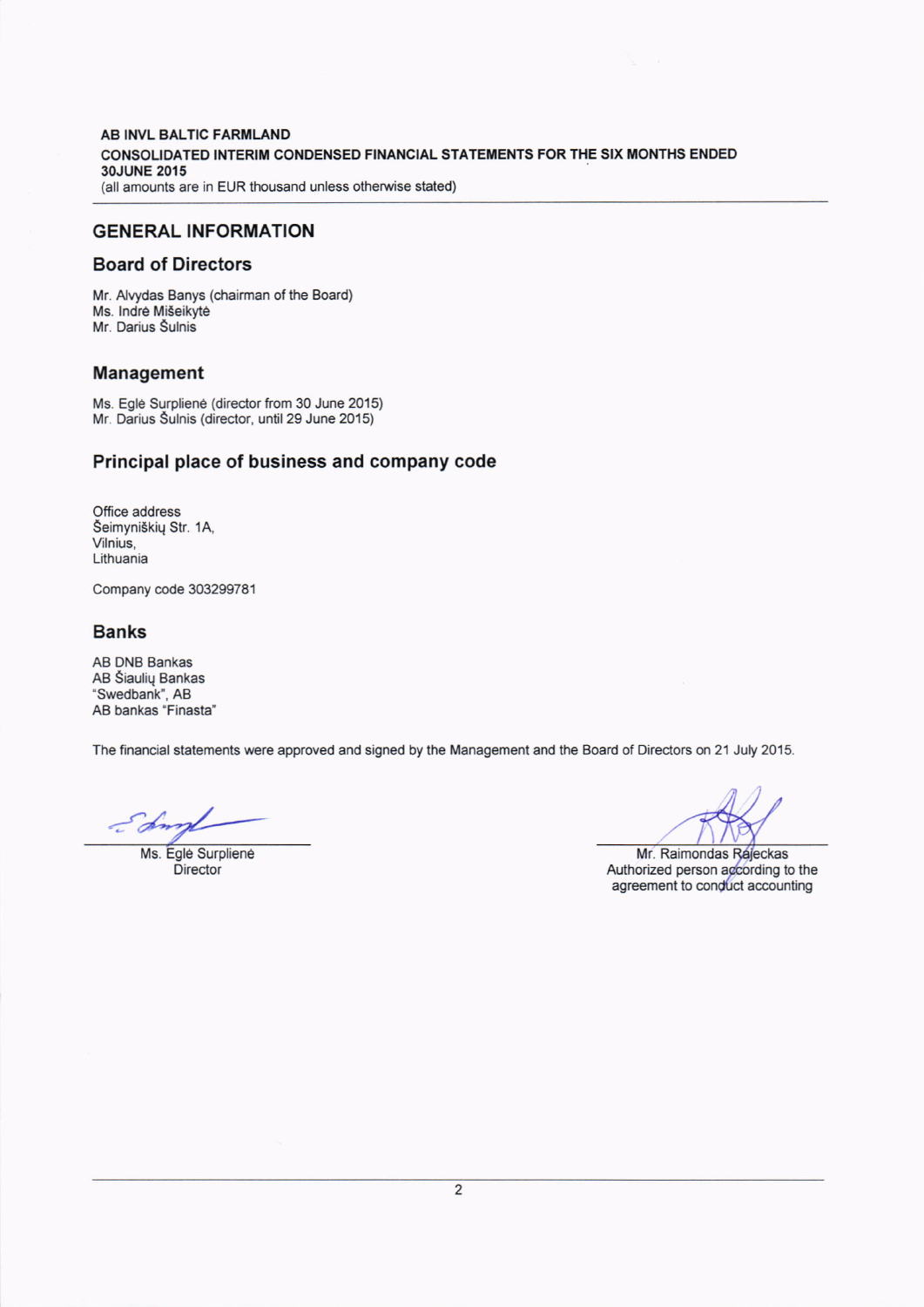#### **AB INVL BALTIC FARMLAND CONSOLIDATED INTERIM CONDENSED FINANCIAL STATEMENTS FOR THE SIX MONTHS ENDED 30 JUNE 2015**  (all amounts are in EUR thousand unless otherwise stated)

## **Management report**

INVL Baltic Farmland has 100% in 18 companies owning more than 3 thousand hectares of agricultural land in the most fertile regions of Lithuania. Companies – land owners and joint-stock company INVL Baltic Farmland on 30 June 2015 have signed a basic property administration agreement with INVL Farmland Management which administrates agricultural land owned by the companies in order to ensure steady growth of income for the shareholders and the value of the land.

The company's income in the first half of 2015 reached EUR 230 thousand while net profit amounted to EUR 206 thousand. INVL Baltic Farmland was established in April, 2014 therefore 2014 data is not comparable.

Income for the first half of 2015 makes 51 percent of the forecasted total income for 2015 (EUR 450 thousand) and net profit makes almost four fifths – 79 percent of the total forecasted net profit for 2015 (EUR 260 thousand). Better than forecasted results are due to the fact that administrative costs were lower than expected and EUR 26 thousand written-off debts were collected.

Equity of INVL Baltic Farmland in the end of June, 2015 was EUR 9.938 million or EUR 3.02 per share.

In April, 2015 INVL Baltic Farmland paid-out EUR 197 thousand dividends or EUR 0.06 per share.

In the end of the first half of 2015 the total value of the managed land was EUR 10.6 million, or EUR 3.5 thousand per hectare. Next valuation of the land is planned for the end of 2015.

Since May 2014 changes to the Agricultural Land Acquisition temporary law entered into force. Under these changes, the persons cannot acquire more than 500 hectares of agricultural land. Also, the amount of people having pre-emptive right to purchase the land was expanded. Restrictions define that persons who own more than 25 percent of shares in agricultural land companies, as well as persons who own more than 25 percent in several companies are held as related parties. Therefore, those willing to purchase additional agricultural land have to have documents proving that the person, during the last 10 years before the deal, was engaged in agricultural activity for at least 3 years and has declared his farmland as well as crop. For legal entities restrictions define that they have to additionally provide documents proving that more than 50 percent of their business annual income comes from farming activities and company is economically sound.

Due to the restrictions INVL Baltic Farmland is unable to invest in agricultural land in Lithuania as well as is unable to take control in companies owning agricultural land.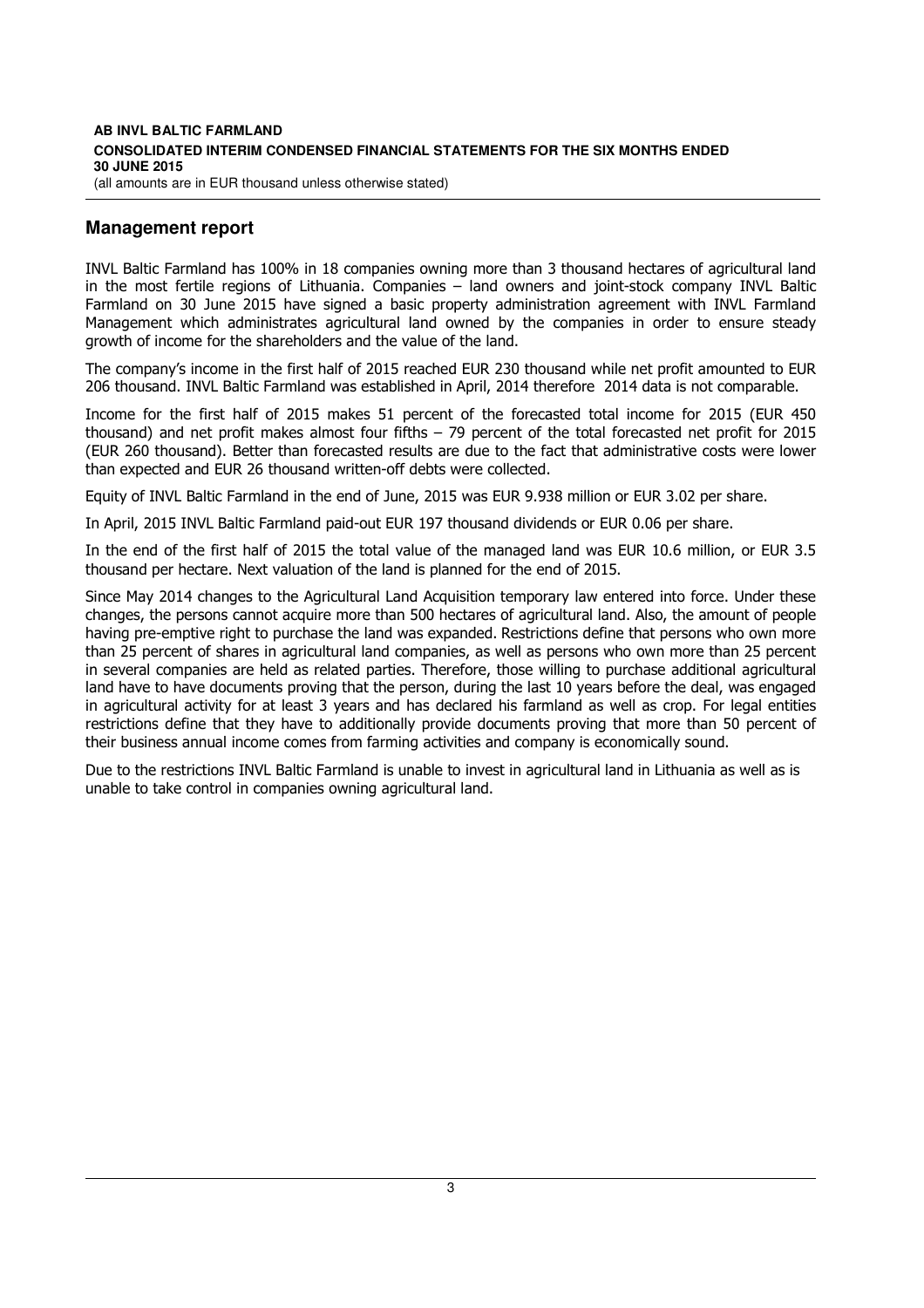#### **AB INVL BALTIC FARMLAND CONSOLIDATED INTERIM CONDENSED FINANCIAL STATEMENTS FOR THE SIX MONTHS ENDED 30 JUNE 2015**  (all amounts are in EUR thousand unless otherwise stated)

# **Consolidated and Company statements of comprehensive income**

|                                                             | <b>Notes</b> | 1 <sup>st</sup> Half Year<br>2015 | 1 <sup>st</sup> Half Year<br>2014 |
|-------------------------------------------------------------|--------------|-----------------------------------|-----------------------------------|
| Revenue                                                     |              | 230                               | 55                                |
| Other income                                                |              | 10                                | 2                                 |
| Legal, professional and securities administration fees      |              | (16)                              | (10)                              |
| Allowance for (reversal of) impairment of trade receivables | 4            | 26                                |                                   |
| Direct property operating expenses                          |              | (1)                               | (1)                               |
| Employee benefits expense                                   |              | (5)                               | (4)                               |
| Depreciation and amortisation                               |              | (1)                               | (1)                               |
| Other expenses                                              |              | (6)                               | (4)                               |
| <b>Operating profit</b>                                     |              | 237                               | 38                                |
| Finance costs                                               |              |                                   |                                   |
| Profit before income tax                                    |              | 237                               | 38                                |
| Income tax expense                                          | 6            | (31)                              | (5)                               |
| <b>NET PROFIT FOR THE YEAR</b>                              |              | 206                               | 33                                |
| Other comprehensive income for the year, net of tax         |              |                                   |                                   |
| TOTAL COMPREHENSIVE INCOME FOR THE YEAR                     |              | 206                               | 33                                |
| Attributable to:                                            |              |                                   |                                   |
| Equity holders of the parent                                |              | 206                               | 33                                |
| Basic and diluted earnings per share (in EUR)               | 7            | 0.06                              | 0.01                              |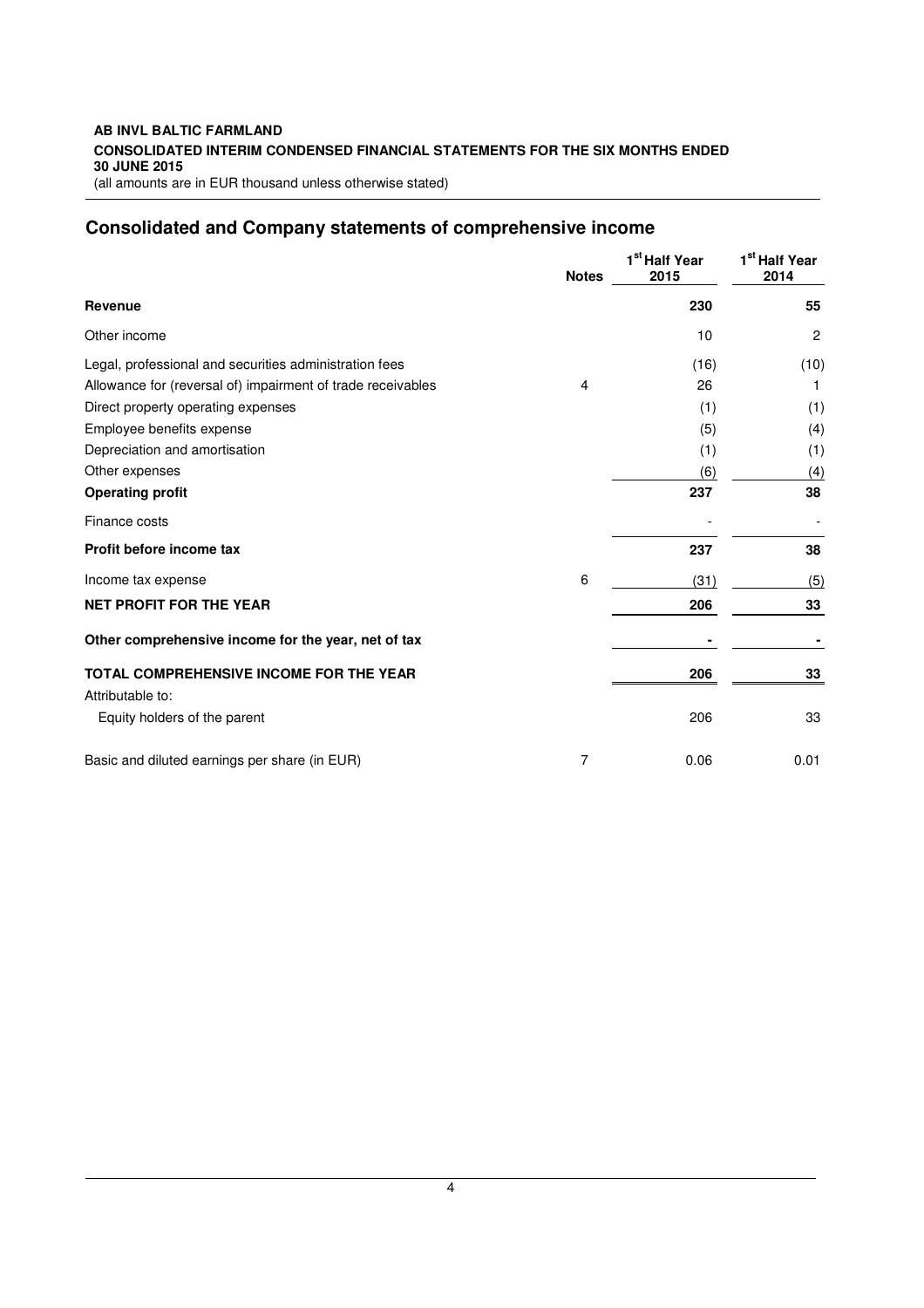# **Consolidated and Company statements of comprehensive income (cont'd)**

|                                                             | <b>Notes</b> | 2 <sup>nd</sup> Quarter<br>2015 | $2nd$ Quarter<br>2014 |
|-------------------------------------------------------------|--------------|---------------------------------|-----------------------|
| <b>Revenue</b>                                              |              | 109                             | 55                    |
| Other income                                                |              | 7                               | $\overline{c}$        |
| Legal, professional and securities administration fees      |              | (9)                             | (10)                  |
| Allowance for (reversal of) impairment of trade receivables |              | 2                               | 1                     |
| Direct property operating expenses                          |              |                                 | (1)                   |
| Employee benefits expense                                   |              | (3)                             | (4)                   |
| Depreciation and amortisation                               |              |                                 | (1)                   |
| Other expenses                                              |              | (1)                             | (4)                   |
| <b>Operating profit</b>                                     |              | 105                             | 38                    |
| Finance costs                                               |              |                                 |                       |
| Profit before income tax                                    |              | 105                             | 38                    |
| Income tax expense                                          |              | (15)                            | (5)                   |
| <b>NET PROFIT FOR THE YEAR</b>                              |              | 90                              | 33                    |
| Other comprehensive income for the year, net of tax         |              |                                 |                       |
| <b>TOTAL COMPREHENSIVE INCOME FOR THE YEAR</b>              |              | 90                              | 33                    |
| Attributable to:                                            |              |                                 |                       |
| Equity holders of the parent                                |              | 90                              | 33                    |
| Basic and diluted earnings per share (in EUR)               |              | 0.02                            | 0.01                  |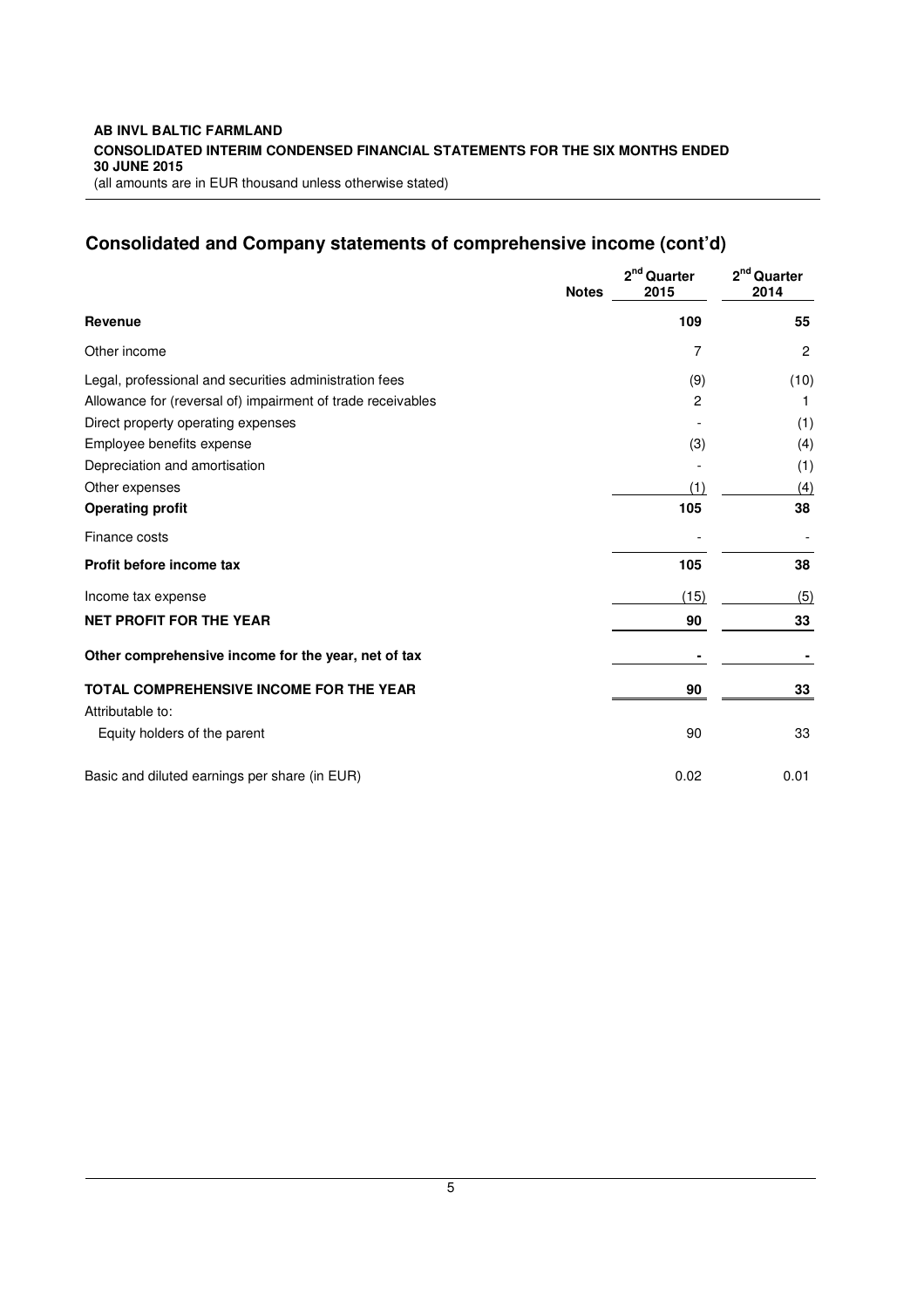#### **AB INVL BALTIC FARMLAND CONSOLIDATED INTERIM CONDENSED FINANCIAL STATEMENTS FOR THE SIX MONTHS ENDED 30 JUNE 2015**  (all amounts are in EUR thousand unless otherwise stated)

# **Interim consolidated statement of financial position**

|                                                     | <b>Notes</b>     | As at 30<br><b>June 2015</b> | As at 31<br>December 2014 |
|-----------------------------------------------------|------------------|------------------------------|---------------------------|
| <b>ASSETS</b>                                       |                  |                              |                           |
| <b>Non-current assets</b>                           |                  |                              |                           |
| Property, plant and equipment                       |                  |                              | 1                         |
| Investment properties                               | 3                | 10,558                       | 10,558                    |
| Intangible assets                                   |                  | 2                            | 3                         |
| Deferred income tax asset                           |                  |                              | 4                         |
| <b>Total non-current assets</b>                     |                  | 10,560                       | 10,566                    |
| <b>Current assets</b>                               |                  |                              |                           |
| Trade and other receivables                         | 4                | 194                          | 23                        |
| Prepayments and deferred charges                    |                  | 8                            | -1                        |
| Cash and cash equivalents                           |                  | 233                          | 210                       |
| <b>Total current assets</b>                         |                  | 435                          | 234                       |
| <b>Total assets</b>                                 |                  | 10,995                       | 10,800                    |
| <b>EQUITY AND LIABILITIES</b><br><b>Equity</b>      |                  |                              |                           |
| Equity attributable to equity holders of the parent |                  |                              |                           |
| Share capital                                       | 8                | 955                          | 954                       |
| Own shares                                          | 8                |                              | (6)                       |
| Share premium                                       |                  | 1,387                        | 1,387                     |
| Reserves                                            |                  | 3,223<br>4,373               | 3,219                     |
| Retained earnings<br><b>Total equity</b>            |                  | 9,938                        | 4,377<br>9,931            |
| <b>Liabilities</b>                                  |                  |                              |                           |
| <b>Non-current liabilities</b>                      |                  |                              |                           |
| Deferred income tax liability                       |                  | 848                          | 837                       |
| <b>Total non-current liabilities</b>                |                  | 848                          | 837                       |
| <b>Current liabilities</b>                          |                  |                              |                           |
| Trade payables                                      |                  | 7                            | 3                         |
| Income tax payable                                  |                  | 16                           | 9                         |
| Deferred revenue                                    | 4                | 173                          |                           |
| Advances received                                   |                  |                              | 14                        |
| Other current liabilities                           | $\boldsymbol{9}$ | 13                           | 6                         |
| <b>Total current liabilities</b>                    |                  | 209                          | 32                        |
| <b>Total liabilities</b>                            |                  | 1,057                        | 869                       |
| <b>Total equity and liabilities</b>                 |                  | 10,995                       | 10,800                    |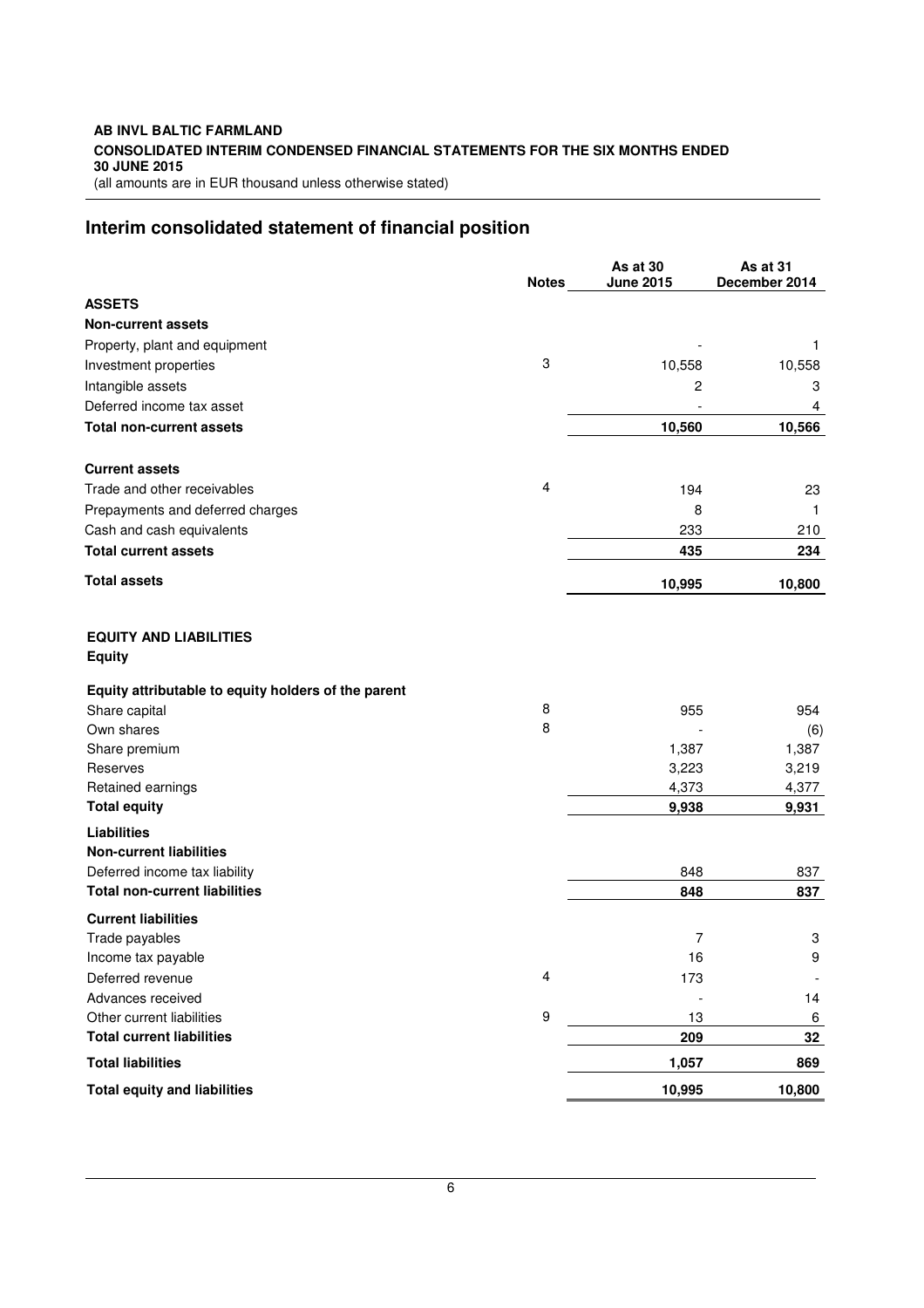# **Consolidated statements of changes in equity**

|                                                                                                                     |   |                     |            |               | <b>Reserves</b> |                                                |                          |       |
|---------------------------------------------------------------------------------------------------------------------|---|---------------------|------------|---------------|-----------------|------------------------------------------------|--------------------------|-------|
| Group                                                                                                               |   | Notes Share capital | Own shares | Share premium | Legal reserve   | <b>Reserve of</b><br>purchase of own<br>shares | <b>Retained earnings</b> | Total |
| Balance as at 31 December 2014                                                                                      |   | 954                 | (6)        | 1,387         | 132             | 3,087                                          | 4,377                    | 9,931 |
| Net profit for the 6 months ended 30 June 2015<br>Other comprehensive income for the 6 months<br>ended 30 June 2015 |   |                     |            |               |                 |                                                | 206                      | 206   |
| Total comprehensive income (loss) for the 6<br>months ended 30 June 2015                                            |   |                     |            |               |                 |                                                | 206                      | 206   |
| Own shares buy back                                                                                                 | 8 |                     | (2)        |               |                 |                                                |                          | (2)   |
| Decrease of share capital                                                                                           | 8 |                     | 8          |               |                 | (8)                                            |                          |       |
| The adjustment of the par value of the shares<br>due to conversion to euro                                          | 8 |                     |            |               |                 |                                                | (1)                      |       |
| Changes in reserves                                                                                                 |   |                     |            |               | 12              |                                                | (12)                     |       |
| Dividends approved                                                                                                  | 5 |                     |            |               |                 |                                                | (197)                    | (197) |
| Total transactions with owners of the<br>Company, recognised directly in equity                                     |   |                     | (6)        |               | 12              | (8)                                            | (210)                    | (199) |
| Balance as at 30 June 2015                                                                                          |   | 955                 |            | 1,387         | 144             | 3,079                                          | 4,373                    | 9,938 |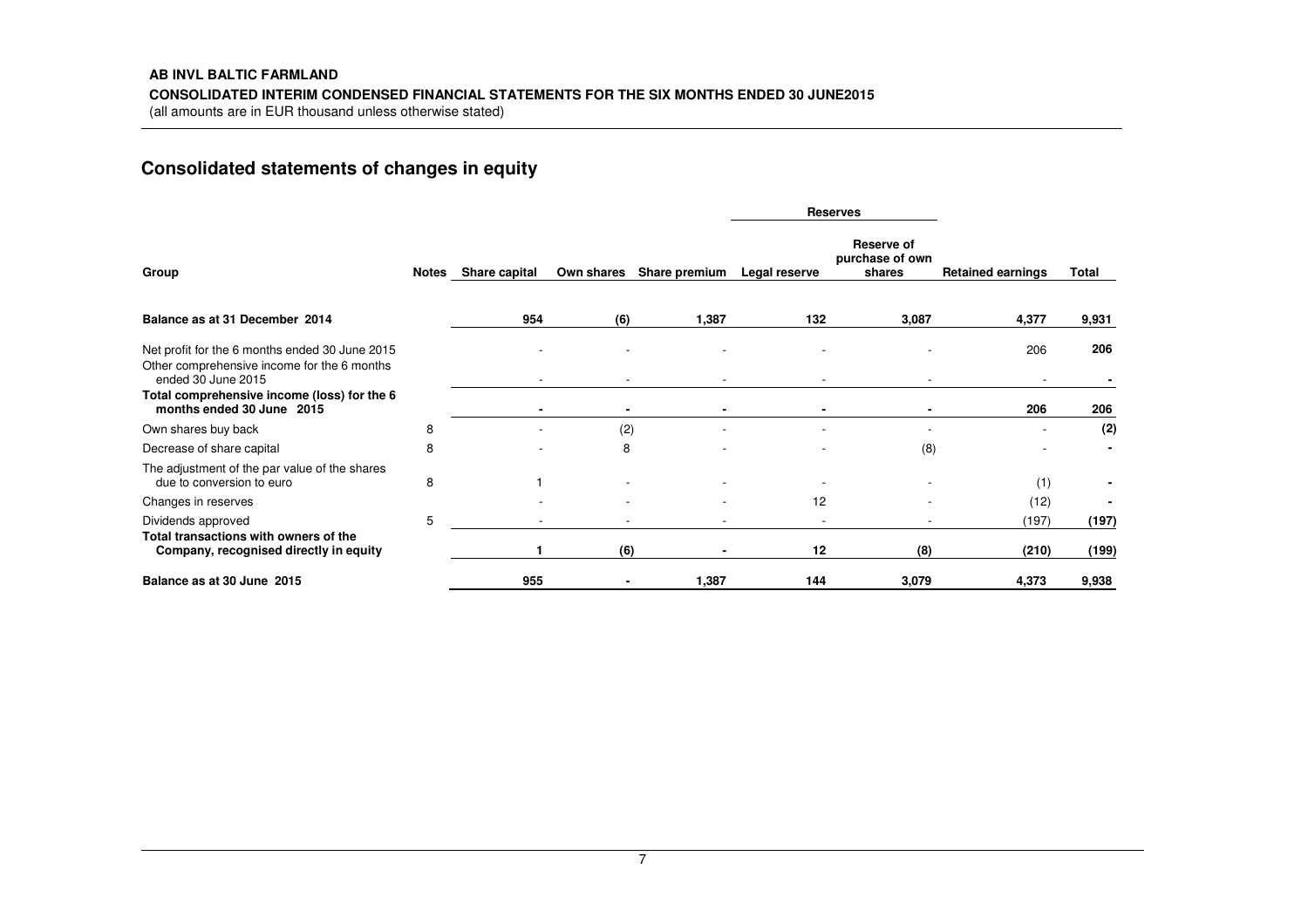# **AB INVL BALTIC FARMLAND CONSOLIDATED INTERIM CONDENSED FINANCIAL STATEMENTS FOR THE SIX MONTHS ENDED 30 JUNE2015**

(all amounts are in EUR thousand unless otherwise stated)

# **Consolidated statements of changes in equity (cont'd)**

|                                                                                                                     |                          |            |                          | <b>Reserves</b> |                                          |                          |       |
|---------------------------------------------------------------------------------------------------------------------|--------------------------|------------|--------------------------|-----------------|------------------------------------------|--------------------------|-------|
| Group                                                                                                               | Notes Share capital      | Own shares | Share premium            | Legal reserve   | Reserve for<br>purchase of own<br>shares | <b>Retained earnings</b> | Total |
| The Group's equity formed on 29 April 2014 under<br>split-off conditions according to predecessor<br>values method  | 954                      |            | 1,387                    | 132             | 3,087                                    | 4,288                    | 9,848 |
| Own shares buy back                                                                                                 | $\overline{\phantom{a}}$ |            | $\overline{\phantom{a}}$ |                 |                                          |                          |       |
| Total transactions with owners of the<br>Company, recognised directly in equity                                     | 954                      |            | 1,387                    | 132             | 3,087                                    | 4,288                    | 9,848 |
| Net profit for the 6 months ended 30 June 2014<br>Other comprehensive income for the 6 months<br>ended 30 June 2014 |                          |            | $\overline{\phantom{a}}$ |                 |                                          | 33                       | 33    |
| Total comprehensive income for the 6 months<br>ended 30 June 2014                                                   |                          |            | $\blacksquare$           |                 |                                          | 33                       | 33    |
| Balance as at 30 June 2014                                                                                          | 954                      |            | 1,387                    | 132             | 3,087                                    | 4,321                    | 9,881 |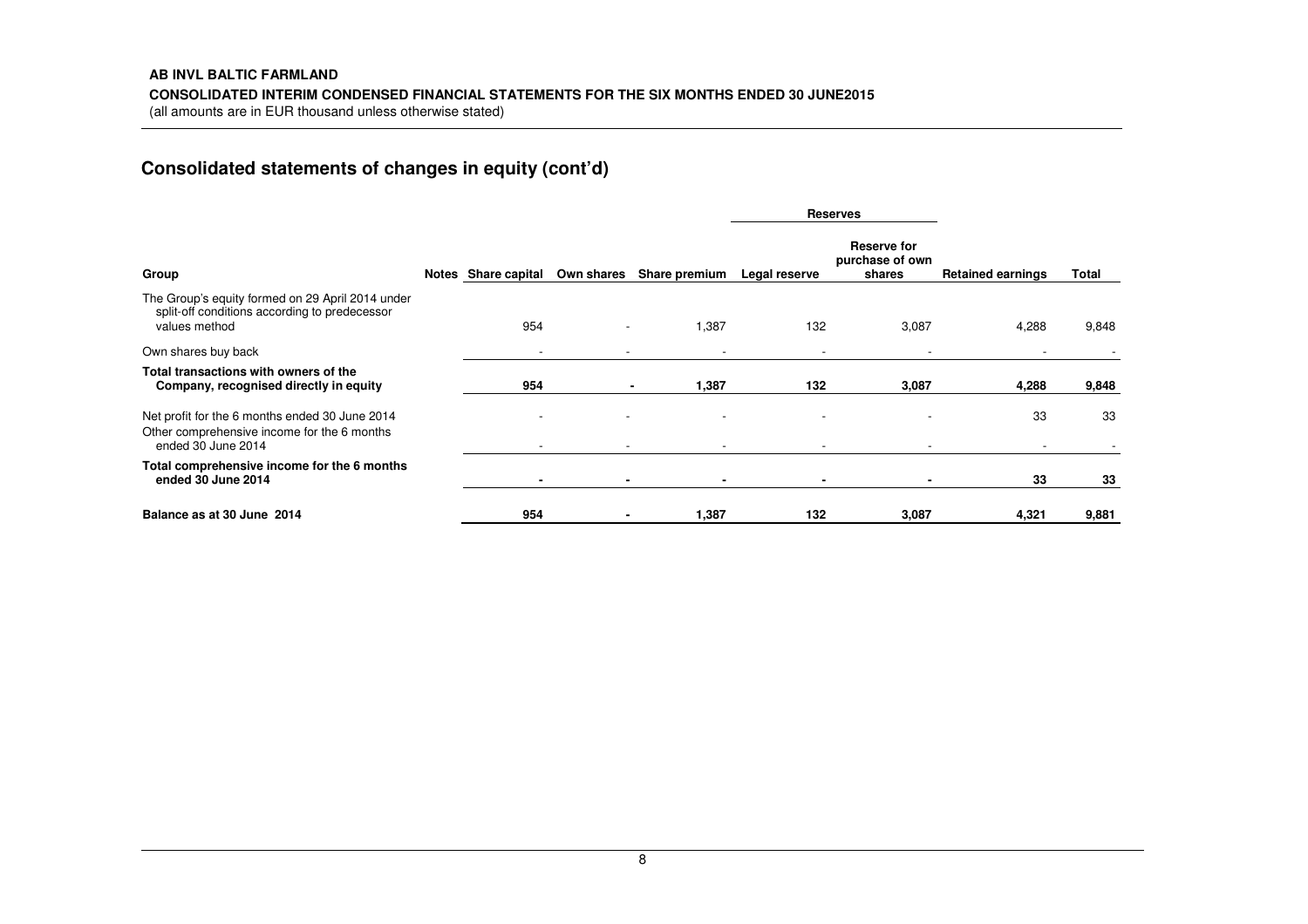**AB INVL BALTIC FARMLAND** 

**INTERIM CONSOLIDATED CONDENSED FINANCIAL STATEMENTS FOR THE SIX MONTHS ENDED 30 JUNE 2015** 

(all amounts are in EUR thousand unless otherwise stated)

# **Consolidated statement of cash flows**

|                                                                                               | <b>Notes</b> |              |                                                               |  |
|-----------------------------------------------------------------------------------------------|--------------|--------------|---------------------------------------------------------------|--|
|                                                                                               |              |              | 1 <sup>st</sup> Half Year 2015 1 <sup>st</sup> Half Year 2014 |  |
| Cash flows from (to) operating activities                                                     |              |              |                                                               |  |
| Net profit (loss) for the period                                                              |              | 206          | 33                                                            |  |
| Adjustments for non-cash items and non-operating activities:<br>Depreciation and amortization |              | 1            | 1                                                             |  |
| Interest (income)                                                                             |              |              |                                                               |  |
| Interest expenses                                                                             |              |              |                                                               |  |
| Deferred taxes                                                                                | 6            | 15           | 3                                                             |  |
| Current income tax expenses                                                                   | 6            | 16           | 2                                                             |  |
| Allowances                                                                                    | 4            | (26)         | (1)                                                           |  |
| Changes in working capital:                                                                   |              |              |                                                               |  |
| Decrease (increase) in trade and other receivables                                            |              | 15           | (12)                                                          |  |
| Decrease (increase) in other current assets                                                   |              | (7)          | (2)                                                           |  |
| (Decrease) increase in trade payables                                                         |              | (1)          | 1                                                             |  |
| (Decrease) increase in other current liabilities                                              |              | 5            |                                                               |  |
| Cash flows (to) from operating activities                                                     |              | 224          | 25                                                            |  |
| Income tax (paid)                                                                             |              | (9)          | (2)                                                           |  |
| Net cash flows (to) from operating activities                                                 |              | 215          | 23                                                            |  |
| Cash flows from (to) investing activities                                                     |              |              |                                                               |  |
| Proceeds from sale of non-current assets (except for investment properties)                   |              | 1            |                                                               |  |
| Repayment of granted loans                                                                    |              |              | 480                                                           |  |
| Interest received                                                                             |              |              |                                                               |  |
| Net cash flows (to) investing activities                                                      |              | 1            | 480                                                           |  |
| Cash flows from (to) financing activities                                                     |              |              |                                                               |  |
| Cash flows related to Group owners                                                            |              |              |                                                               |  |
| Cash received according to split-off terms                                                    |              |              | 266                                                           |  |
| Acquisition of own shares<br>Dividends paid to equity holders of the parent                   | 8            | (2)<br>(191) |                                                               |  |
|                                                                                               |              | (193)        | 266                                                           |  |
| Cash flows related to other sources of financing                                              |              |              |                                                               |  |
| Repayment of loans                                                                            |              |              | (657)                                                         |  |
| Interest paid                                                                                 |              |              | (657)                                                         |  |
| Net cash flows (to) from financial activities                                                 |              | (193)        | (391)                                                         |  |
| Net (decrease) increase in cash and cash equivalents                                          |              | 23           | 112                                                           |  |
| Cash and cash equivalents at the beginning of the period                                      |              | 210          |                                                               |  |
| Cash and cash equivalents at the end of the period                                            |              | 233          | 112                                                           |  |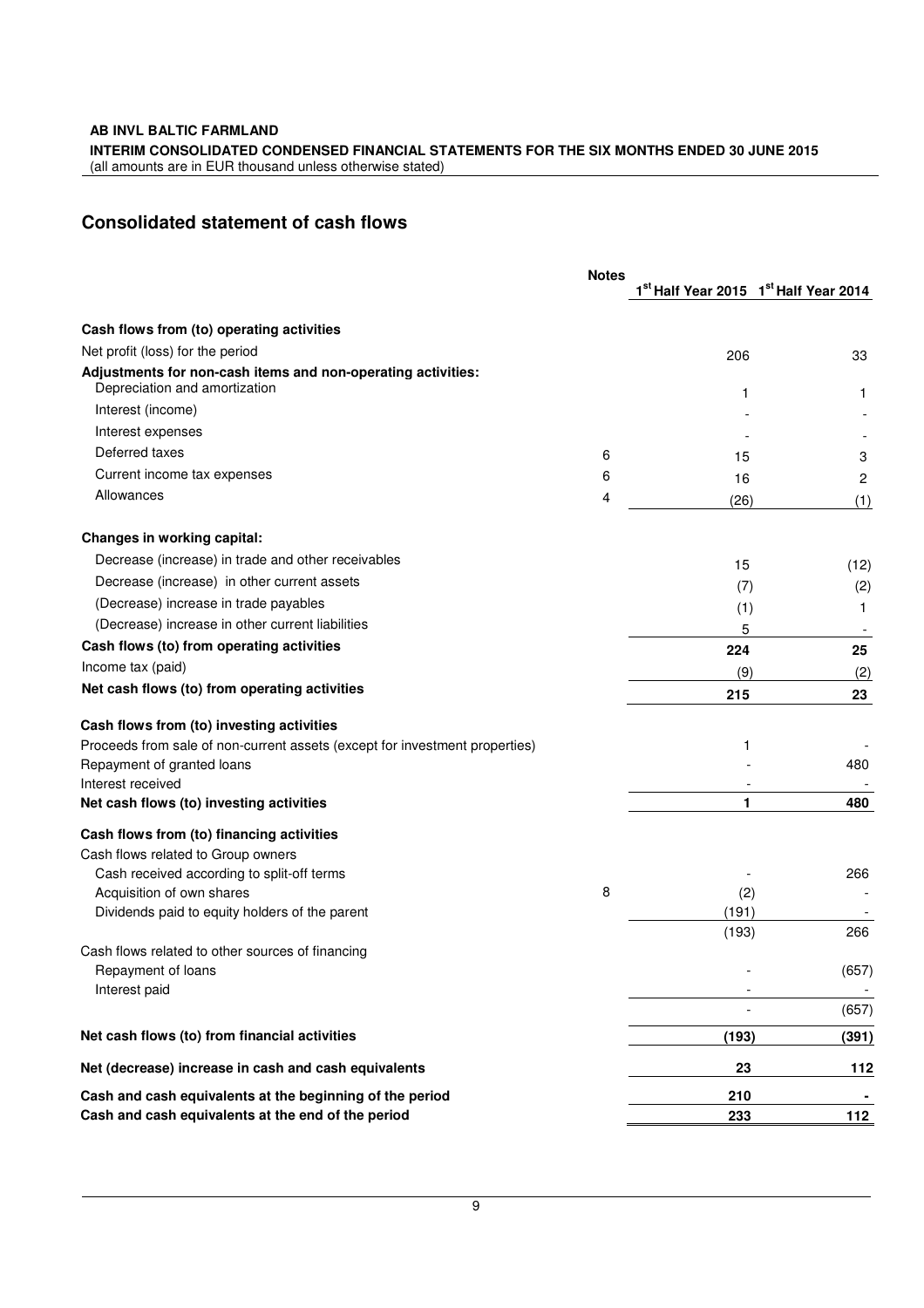# **Notes to the interim condensed financial statements**

#### **1 General information**

AB INVL Baltic Farmland (hereinafter the Company) is a joint stock company registered in the Republic of Lithuania. It was established on 29 April 2014, following the split-off of 14.45% assets, equity and liabilities from AB Invalda INVL (code 121304349). Entities, which business is investment into agricultural land and its rent, were transferred to the Company (hereinafter split-off). The address of the office is as follows:

Šeimyniškių str. 1A, Vilnius, Lithuania.

Because the Company is established on 29 April 2014, the comparative figures for 1<sup>st</sup> Half Year of 2014 covers period starting from 29 April 2014 and ending on 30 June 2014.

The Company manages shares of entities investing into agricultural land. Now the Company has 100% in 18 companies owning more than 3 thousand hectares of agricultural land in Lithuania (detailed list of subsidiaries is presented below), that is rented to farmers and agricultural companies. The Company focuses on growth of quality of owned land and environmental sustainability. The Group is operated in one segment – agricultural land segment.

Investments into agricultural land are classified as long term and are recommended for investors who are satisfied with the return on rent and possible income from increase of agricultural land prices. Since prices of agricultural products are determined in the world markets, this investment allow to participate in the world food supply chain.

The Company's share capital is divided into 3,291,549 ordinary registered shares with the nominal value of EUR 0.29 each. All the shares of the Company were fully paid. Subsidiaries did not hold any shares of the Company. As at 30 June 2015 the shareholders of the Company were (by votes)\*:

|                           | <b>Number of votes</b> |            |
|---------------------------|------------------------|------------|
|                           | held                   | Percentage |
|                           |                        |            |
| UAB LJB Investments       | 1,002,724              | 30.46      |
| Mrs. Irena Ona Mišeikiene | 952,072                | 28.92      |
| UAB Lucrum Investicija    | 743.546                | 22.59      |
| Mr. Alvydas Banys         | 252,875                | 7.69       |
| Ms. Indrė Mišeikytė       | 65.758                 | 2.00       |
| Other minor shareholders  | 274,574                | 8.34       |
| Total                     | 3,291,549              | 100.00%    |

\* Some shareholders have sold part of their shares under repo agreement (so did not hold the legal ownership title of shares), but they retained the voting rights of transferred shares.

The Company's shares are traded on the Baltic Secondary List of NASDAQ Vilnius from 4 June 2014.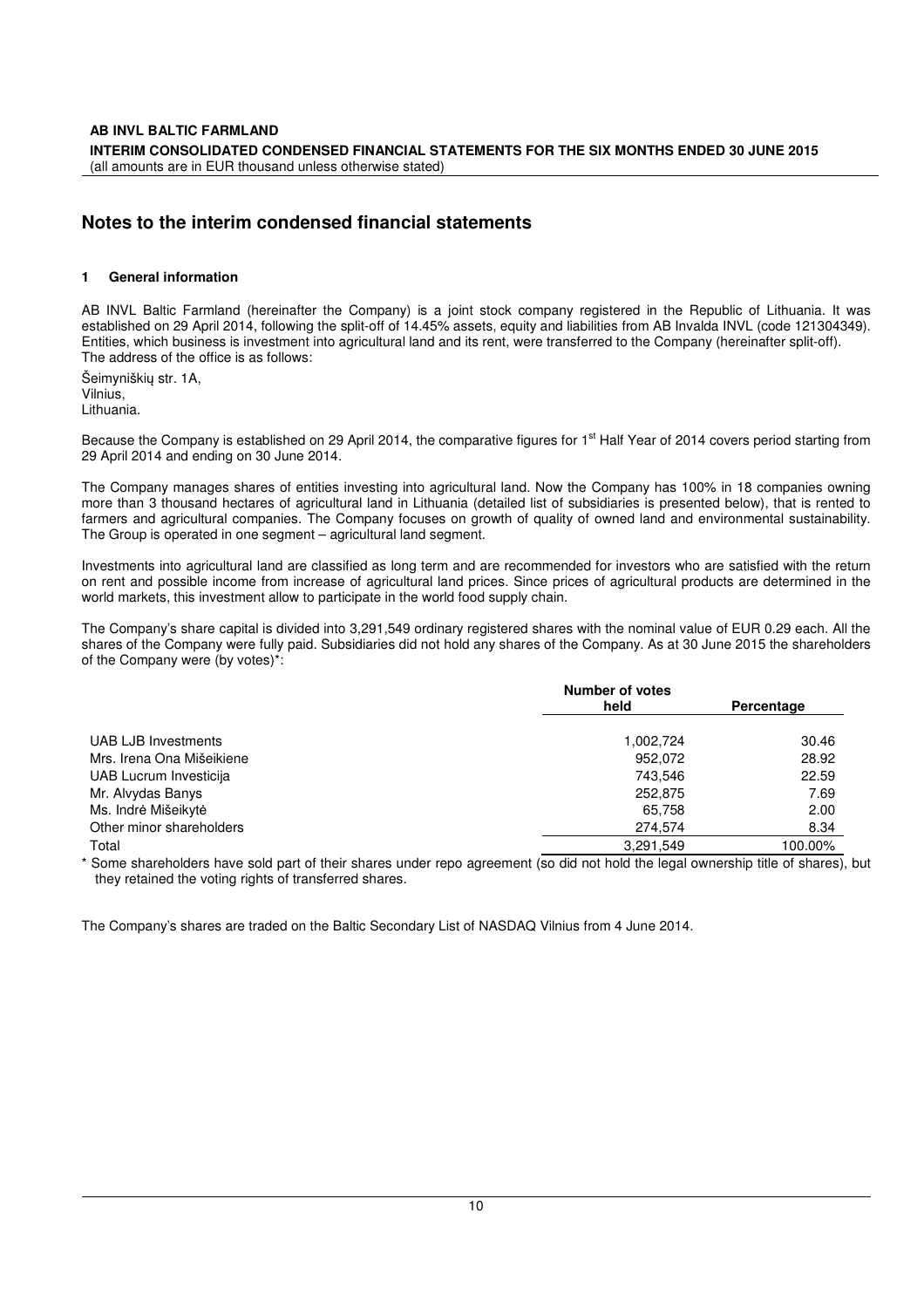#### **2 Accounting policies**

#### **Basis of preparation**

The interim condensed financial statements for the 6 months ended 30 June 2015 have been prepared in accordance with IAS 34 Interim Financial Reporting.

The interim condensed financial statements do not include all the information and disclosures required in the annual financial statements, and should be read in conjunction with the Group's annual financial statements as at 31 December 2014.

From 1 January 2015 euro is the Company's and the Group's functional and presentation currency. The financial statements are presented in thousands of euro (EUR) and all values are rounded to the nearest thousand except when otherwise indicated. The previous year comparison information recalculated using the official litas to euro conversion ratio: 1 euro = 3.4528 litas.

#### **Significant accounting policies**

The accounting policies adopted in the preparation of the interim condensed financial statements are consistent with those followed in the preparation of the Group's and Company's annual financial statements for the year ended 31 December 2014, except adoption of new Standards and Interpretations as of 1 January 2015, noted below.

#### IFRIC 21 Levies

The interpretation clarifies the accounting for an obligation to pay a levy that is not income tax. The obligating event that gives rise to a liability is the event identified by the legislation that triggers the obligation to pay the levy. The fact that an entity is economically compelled to continue operating in a future period, or prepares its financial statements under the going concern assumption, does not create an obligation. The same recognition principles apply in interim and annual financial statements. The application of the interpretation to liabilities arising from emissions trading schemes is optional. The Group is not currently subjected to significant levies so the impact on the Group is not material.

#### Annual Improvements to IFRSs 2013

The improvements consist of changes to four standards.

- − The basis for conclusions on IFRS 1 is amended to clarify that, where a new version of a standard is not yet mandatory but is available for early adoption; a first-time adopter can use either the old or the new version, provided the same standard is applied in all periods presented.
- − IFRS 3 was amended to clarify that it does not apply to the accounting for the formation of any joint arrangement under IFRS 11. The amendment also clarifies that the scope exemption only applies in the financial statements of the joint arrangement itself.
- − The amendment of IFRS 13 clarifies that the portfolio exception in IFRS 13, which allows an entity to measure the fair value of a group of financial assets and financial liabilities on a net basis, applies to all contracts (including contracts to buy or sell nonfinancial items) that are within the scope of IAS 39 or IFRS 9.
- − IAS 40 was amended to clarify that IAS 40 and IFRS 3 are not mutually exclusive. The guidance in IAS 40 assists preparers to distinguish between investment property and owner-occupied property. Preparers also need to refer to the guidance in IFRS 3 to determine whether the acquisition of an investment property is a business combination.

The amendments had no impact on the Group's financial statements for the 6 months ended 30 June 2015.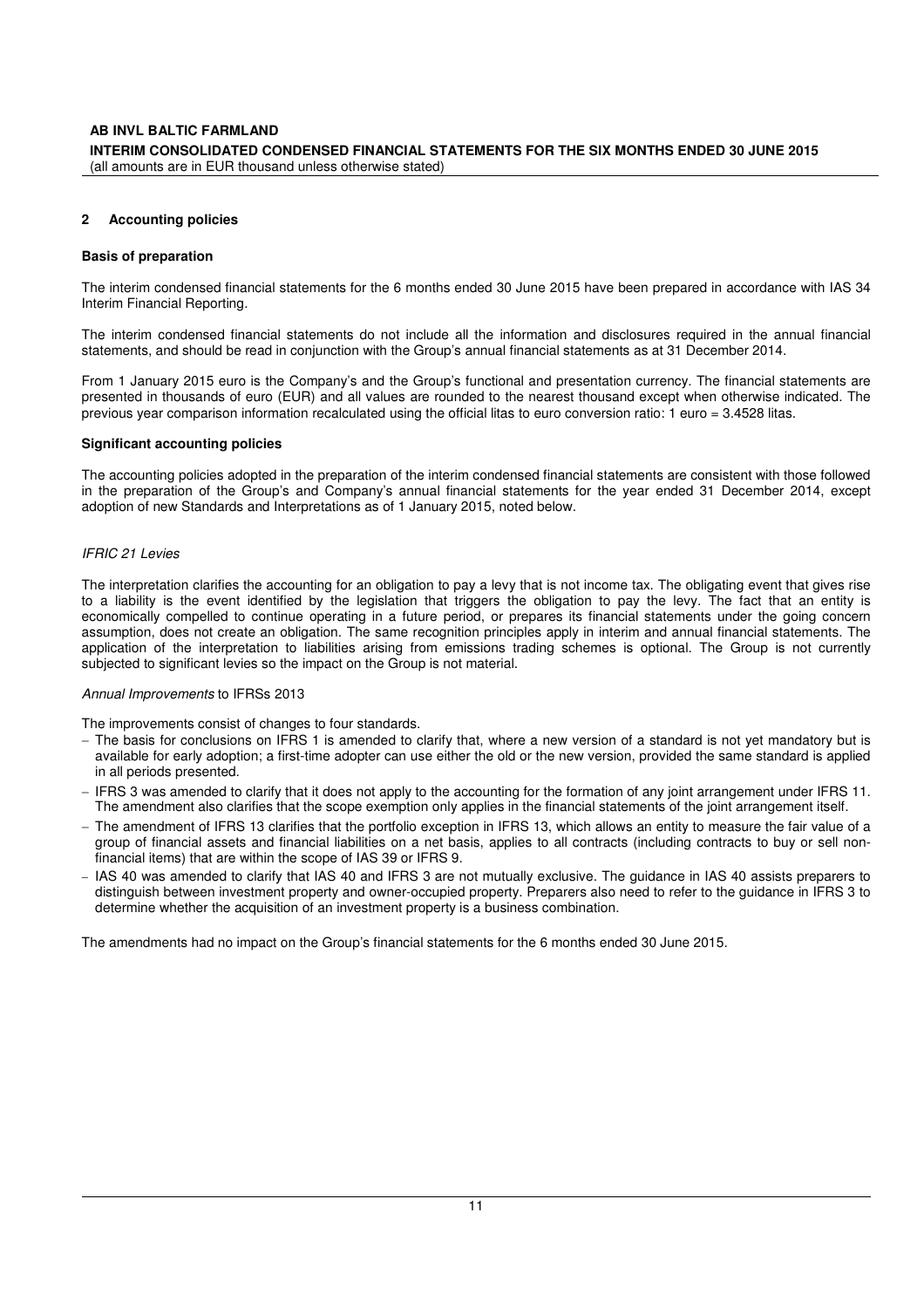#### **AB INVL BALTIC FARMLAND INTERIM CONSOLIDATED CONDENSED FINANCIAL STATEMENTS FOR THE SIX MONTHS ENDED 30 JUNE 2015**  (all amounts are in EUR thousand unless otherwise stated)

#### **3 Investment properties**

During 1<sup>st</sup> Half Year of 2015 the Group has not acquired, nor sold investment properties. Investment properties are stated at fair value and are valued by accredited valuer UAB korporacija Matininkai using sales comparison method. The valuation was performed in July 2014. There were no significant changes in the market from August 2014 that could have an effect on the value of those investment properties, therefore the updated valuation was not performed as at 30 June 2015.

On 1 May 2014 changes to the Agricultural Land Acquisition temporary law entered into force, providing restrictions of the purchase of agricultural land (including restriction of purchase of shares in the legal entity owning agricultural land). These restrictions mean that the Group cannot purchase additional agricultural land and/or acquire shares in entities owning agricultural land. As a result of restrictions the land sale market in Lithuania became less liquid.

There were no other restrictions on the realisation of investment properties or the remittance of income and proceeds of disposals during 1<sup>st</sup> Half Year of 2015. No contractual obligations to purchase investment properties existed at the end of the period.

#### **4 Trade and other receivables**

|                                                          | As at 30 June 2015 | As at 31 December 2014 |
|----------------------------------------------------------|--------------------|------------------------|
| Trade receivables, gross                                 | 237                | 106                    |
| Accrued revenue                                          | 6                  |                        |
| Taxes receivable, gross                                  | 12                 | $\overline{4}$         |
| Less: allowance for doubtful trade and other receivables | (61)               | (87)                   |
|                                                          | 194                | 23                     |

Changes in allowance for doubtful trade and other receivables for the 1st Half Year of 2015 and 2014 have been included within 'Allowance for (reversal of) impairment of trade receivables' in the statement of comprehensive income.

In the caption of statement of financial position 'Deferred revenue' is recognised current year's invoiced rental income, net of on a straight line basis recognised rental income for 1<sup>st</sup> Half Year of 2015 (EUR 173 thousand). This amount would be recognised as rental income during  $3^{\overline{c}} - 4^{\overline{b}}$  Quarters of current year.

As at 30 June 2015 and 31 December 2014 the Group's trade and other receivables with nominal value of EUR 65 thousand and 94 thousand were impaired, respectively. The net amount of EUR 4 thousand is presented in the statement of financial position of the Group as at 30 June 2015 (31 December 2014 – EUR 7 thousand).

Movements in the allowance for accounts receivable of the Group (assessed individually) were as follows:

|                                              | Individually impaired    |
|----------------------------------------------|--------------------------|
|                                              | Group                    |
| Balance as at 31 December 2014               | 87                       |
| Charge for the year                          | $\overline{\phantom{a}}$ |
| Write-offs charged against the allowance     |                          |
| Recoveries of amounts previously written-off | (26)                     |
| Balance as at 30 June 2015                   | 61                       |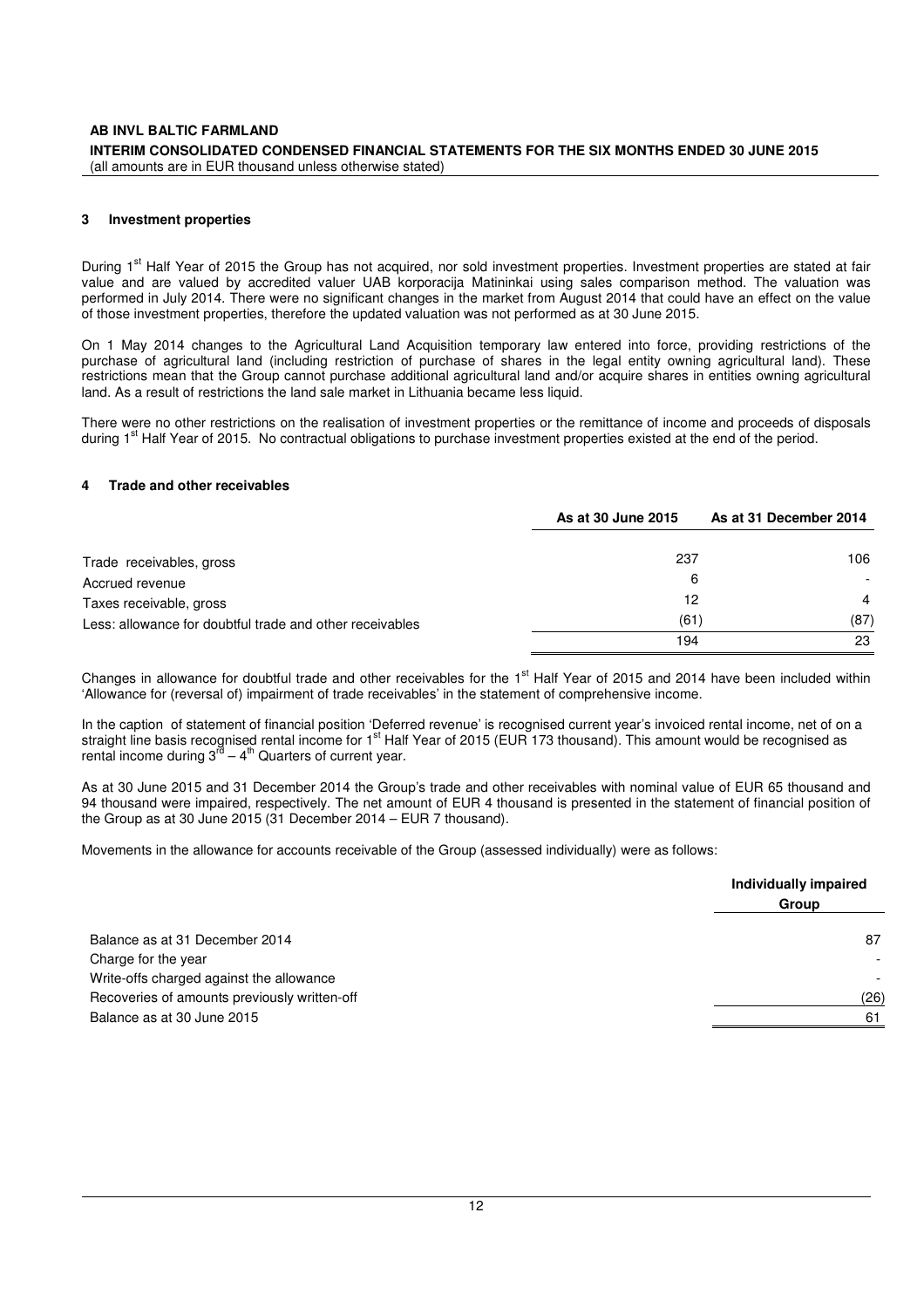#### **4 Trade and other receivables (cont'd)**

The ageing analysis of trade and other receivables of the Group are as follows:

|                        |                                                    | Trade receivables past due but not impaired |                   |                    |                       |       |
|------------------------|----------------------------------------------------|---------------------------------------------|-------------------|--------------------|-----------------------|-------|
|                        | Trade receivables neither past<br>due nor impaired | Less than<br>30 days                        | $30 - 90$<br>days | $90 - 180$<br>days | More than<br>180 days | Total |
| As at 30 June 2015     |                                                    | $\overline{\phantom{a}}$                    |                   | 167                |                       | 172   |
| As at 31 December 2014 | $\overline{\phantom{0}}$                           | $\overline{\phantom{0}}$                    |                   |                    | 10                    | 12    |

#### **5 Dividends**

A dividend in respect of the year ended 31 December 2014 of EUR 0.06 per share, amounting to a total dividend of EUR 197 thousand, was approved at the annual general meeting on 24 March 2015.

#### **6 Income tax**

|                                                       | 1st Half Year 2015 | 1 <sup>st</sup> Half Year 2014 |
|-------------------------------------------------------|--------------------|--------------------------------|
| Components of the income tax expenses                 |                    |                                |
| Current year income tax                               | (16)               | (2)                            |
| Deferred income tax expenses                          | (15)               | (3)                            |
| Income tax expenses charged to profit or loss – total | (31                | (5)                            |

#### **7 Earnings per share**

Basic earnings per share amounts are calculated by dividing net profit for the year attributable to ordinary equity holders of the parent by the weighted average number of ordinary shares outstanding during the year.

The weighted average number of shares for the three months ended 30 June 2015:

| Calculation of weighted average for the three<br>months ended 30 June 2015 | Number of shares<br>(thousand) | <b>Par value</b><br>(EUR) | (days)  | Issued/181 Weighted average<br>(thousand) |
|----------------------------------------------------------------------------|--------------------------------|---------------------------|---------|-------------------------------------------|
| Shares issued as at 31 December 2014                                       | 3.292                          | 0.29                      | 181/181 | 3.292                                     |
| Acquired own shares as at 2 March 2015                                     |                                | 0.29                      | 120/181 | (1)                                       |
| Shares issued as at 30 June 2015                                           | 3.291                          | 0.29                      |         | 3,291                                     |

The following table reflects the income and share data used in the basic earnings per share computations:

|                                                                                    | 1 <sup>st</sup> Half Year 2015 | 1 <sup>st</sup> Half Year 2014 |
|------------------------------------------------------------------------------------|--------------------------------|--------------------------------|
| Net profit (loss), attributable to the equity holders of the parent (EUR thousand) | 206                            | 33                             |
| Weighted average number of ordinary shares (thousand)                              | 3.291                          | 3.294                          |
| Basic earnings (deficit) per share (EUR)                                           | 0.06                           | 0.01                           |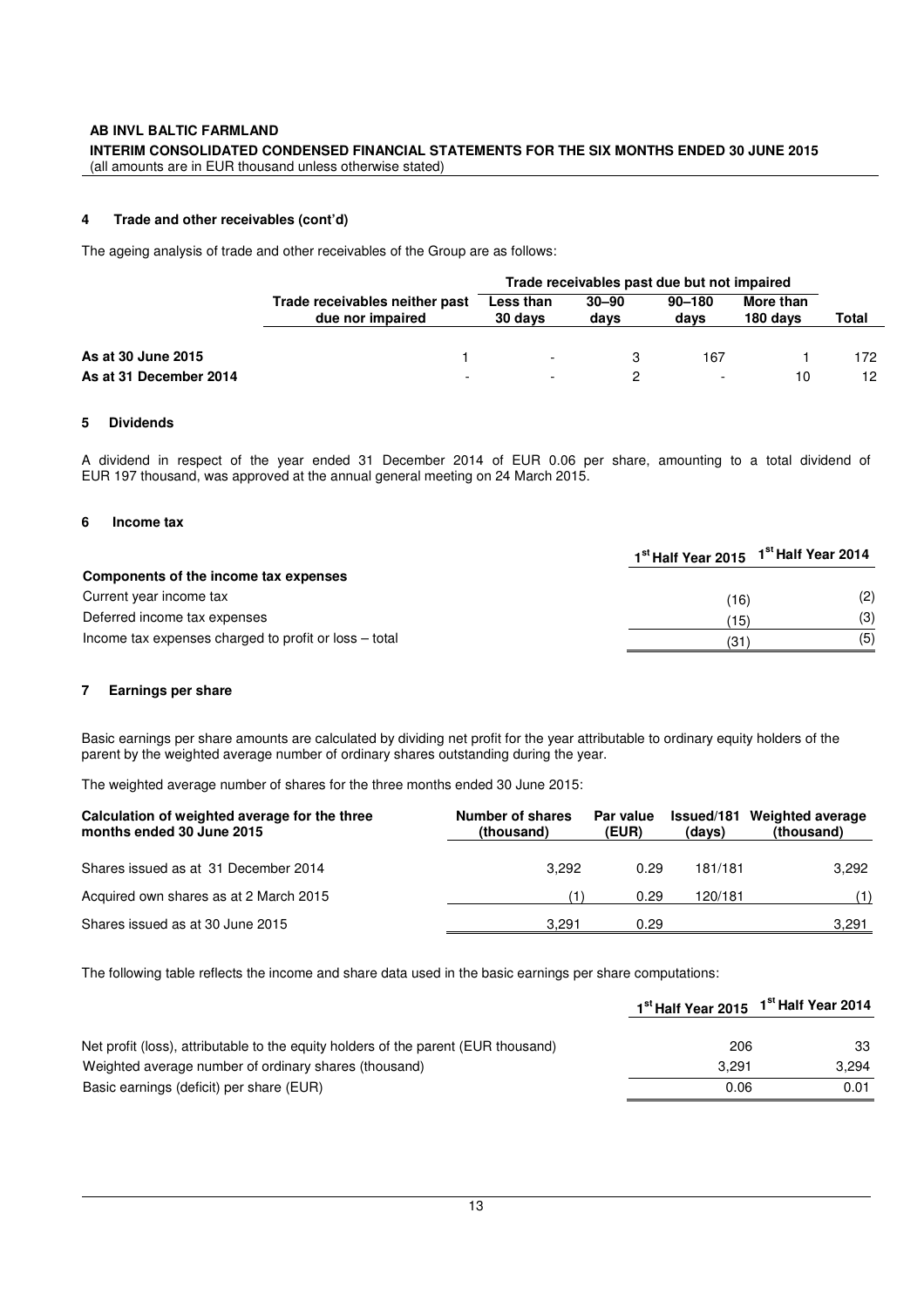#### **8 Acquisition of own shares, changes in share capital**

From 29 January 2015 until 26 February 2015 the Company implemented share buy-back through the tender offer market. Maximum number of shares to be acquired was 16,471. Share acquisition price established at EUR 2.86 per share. During buyback 710 shares (0.02% of share capital) were acquired for EUR 2 thousand, including brokerage fees. The acquired shares were settled on 2 March 2015. Acquired own shares do not have voting rights.

According to the decision of shareholders 2,660 acquired own shares were cancelled, and the reserve for the acquisition of own shares was decreased by EUR 8 thousand. Also the par value of shares was changed from LTL 1 to EUR 0.29. The changes in share capital were registered in the Register of Legal entities on 5 June 2015. From 5 June 2015 the total authorised number of ordinary shares is 3,291,549 with the par value of EUR 0.29 per share, the Company's authorized share capital is equal to EUR 954,549.21.

#### **9 Other current liabilities**

|                                 | As at 30 June 2014 | As at 31 December 2014 |
|---------------------------------|--------------------|------------------------|
| Employee benefits               |                    |                        |
| Dividends payables              |                    |                        |
| Taxes payables                  |                    |                        |
| Other                           |                    |                        |
| Total other current liabilities | 13                 |                        |

#### **10 Related party transactions**

The related parties of the Group were the shareholders of the Company (note 1), key management personnel, including companies under control or joint control of key management and shareholders having significant influence, the entities of the group of AB Invalda INVL and entities of other groups, which were split-off from AB Invalda INVL. The Group was established after the split-off from Invalda INVL.

Interest income and expenses are presented in the 'sales' and 'purchases' columns, respectively.

The Group's transactions with related parties during 1<sup>st</sup> Half Year of 2015 and related half year-end balances were as follows:

| 1 <sup>st</sup> Half Year 2015<br>Group                                        | Sales to related<br>parties | <b>Purchases from</b><br>related parties | related parties | Receivables from Payables to related<br>parties |
|--------------------------------------------------------------------------------|-----------------------------|------------------------------------------|-----------------|-------------------------------------------------|
| AB Invalda INVL (accounting services)<br>UAB INVL Farmland Management (sale of |                             |                                          |                 |                                                 |
| assets)                                                                        | 5                           |                                          |                 |                                                 |
| AB FMI Finasta (services to issuer)                                            |                             |                                          |                 |                                                 |
|                                                                                | 5                           | 10                                       |                 |                                                 |
| Liabilities to shareholders and management<br>(dividends, net of tax)          |                             |                                          |                 |                                                 |

To the Board members, which are shareholders of the Company, were paid EUR 16 thousand of dividends, net of tax. To the entities, which are controlled by the Board members, were paid EUR 105 thousand of dividends, net of tax.